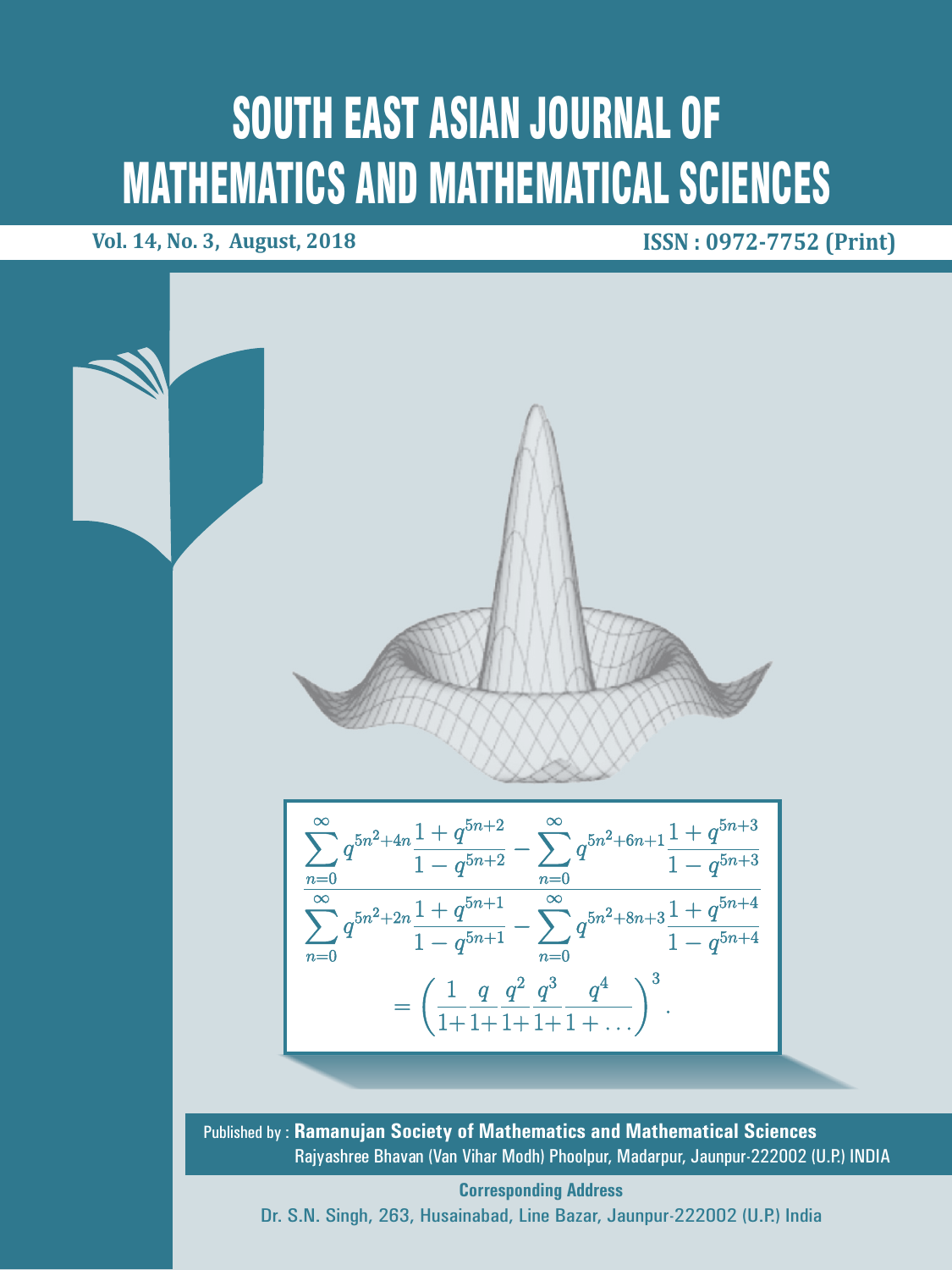## **Editorial Board**

#### **Professor George E. Andrews**

Evan Pugh University Professor in Mathematics The Pennsylvania State University Email: andrews@math.psu.edu, gea1@psu.edu

#### **Professor S.M. Tariq Rizvi**

Department of Mathematics, The Ohio State University, LIMA, OH 45804, USA. Email: rizvi.1@osu.edu

#### **Professor B.C. Berndt**

Department of Maths., University of Illinois at Urbana-Champaign, 1409 West Green Street, Urbana, Illinois 61801-2975, USA. Email: berndt@math.uiuc.edu

#### **Professor H.M. Srivastava**

Professor Emeritus Department of Mathematics and Statistics University of Victoria, Victoria, British Columbia V8W 3R4, Canada Email: harimsri@math.uvic.ca

#### **Professor Christian Krattenthaler**

Fakultät für Mathematik Universität Wien Oskar-Morgenstern-Platz 1, A-1090 Vienna, AUSTRIA Email: Christain.Krattenthaler@univie.ac.at

### **Professor A.M. Mathai**

Director, Centre for Mathematical and Statistical Sciences, Peechi Campus, KFRI, Peechi-680653, Kerala, India Email: directorcms458@gmail.com

### **Professor V.P. Spiridonov**

Laboratory of Theoretical Physics, Joint Institute for Nuclear Research, Dubna, Moscow region, 141980 Russia. Email: spiridon@theor.jinr.ru

### **Professor Ram Kishore Saxena**

Professor Emeritus of Mathematics, Department of Mathematics and Statistics, Jai Narayan Vyas University, Jodhpur, Rajasthan, India Email: ram.saxena@yahoo.com

#### **Professor Satya Deo**, Ph.D., FNASc.

(Formerly Vice Chancellor - APS University, Rewa and RD University, Jabalpur) NASI Senior Scientist Harish-Chandra Research Institute Chhatnag Road, Jhusi, Allahabad-211019, India. Email: sdeo@mri.ernet.in

#### **Professor Ravinder Krishna Raina**

Department of Mathematics, M.P. University of Agriculture and Technology, 10/11 Ganpati Vihar, Opposite Sector 5, Udaipur-313002 (Rajasthan) India Email: rkraina\_7@hotmail.com

#### **Professor Dr. U.C. De**, Ph.D., D.Sc.

Emeritus Professor Department of Pure Mathematics Calcutta University, 35, B.C.Road, Kolkata-700019, India Email: uc\_de@yahoo.com

### **Professor A.G. Das**

Retierred Professor, Department of mathematics, University of Kalyani, Kalyani, West Bengal, India. Email: agdasenator@gmail.com

### **Professor N.K. Thakare**

Ex-Professor, Department of Mathematics, University of Pune, Pune-411007, India Email: nkthakare@gmail.com

#### **Professor K.K. Azad**

Retired Professor & Head, Department of Mathematics, Ex-Dean, Faculty of Science, University of Allahabad, Allahabad, (UP) India Email: kkazad@pphmj.com

### **Professor Emmanuel A. Cabral**

Associate Professor, Department of Mathematics, Ateneo de Manila University, Loyola Heights, Quezon City, The Philippines Email: ecabral@ateneo.edu

#### **Professor S. Bhargava**

Former Professor & Head, Department of Mathematics, Mysore University, Mysore-570006, India. Email: sribhargava@hotmail.com

#### **Professor E. Sampath Kumar**

Department of Mathematics University of Mysore, Mysore-570006, India Email: esampathkumar@eth.net

#### **Professor K.C. Gupta**

Emeritus Fellow, AICTE, Ex. Professor Department of Mathematics MNIT Jaipur, A-II, 106 Nagar Residency, Mahavir Nager, Jaipur, India Email : kcgupta\_in2000@yahoo.com

#### **Professor K. Srinivasa Rao**, FNASc.,FTNASc.,

Senior Professor (Retd.), IMSc, Chennai-6000113; Distinguished DST - Ramanujan Professor, Srinivasa Ramanujan Center, Kumbakonam (2005-2009); Director (Hon.), Srinivasa Ramanujan Academy of Maths Talent, 98/99, Luz Church Road, Chennai-4). Email: ksrao18@gmail.com

#### **Professor P.R. Parthasarathy**

Department of Mathematics, I.I.T. Madras, Chennai 600036, India. Email: prp@iitm.ac.in, prpiitm@hotmail.com

### **Professor Shaun Cooper**

Institute of Information & Mathematical Sciences, Massey University- Albany, Auckland, New Zeland. Email: S.Cooper@massey.ac.nz

#### **Prof. Pushpa Narayan Rathie**

Senior National Visiting Professor Department of Statistics & Applied Mathematics, Federal University of Ceara, Fortaleza, CE, Brazil 90455-670 E-mail: pushpanrathie@yahoo.com

#### **Professor Naim L. Braha**

Department of Mathematics & Computer Sciences, Avenue "Mother Teresa" Nr=5, Prishtine, 10000, Kosove. Email: nbraha@yahoo.com, nbraha@gmail.com

### **Prof. P.V. Arunachalam**

Founder Vice-Chancellor, Dravidian University, Kuppam, Andhra Pradesh arunapuburu@gmail.com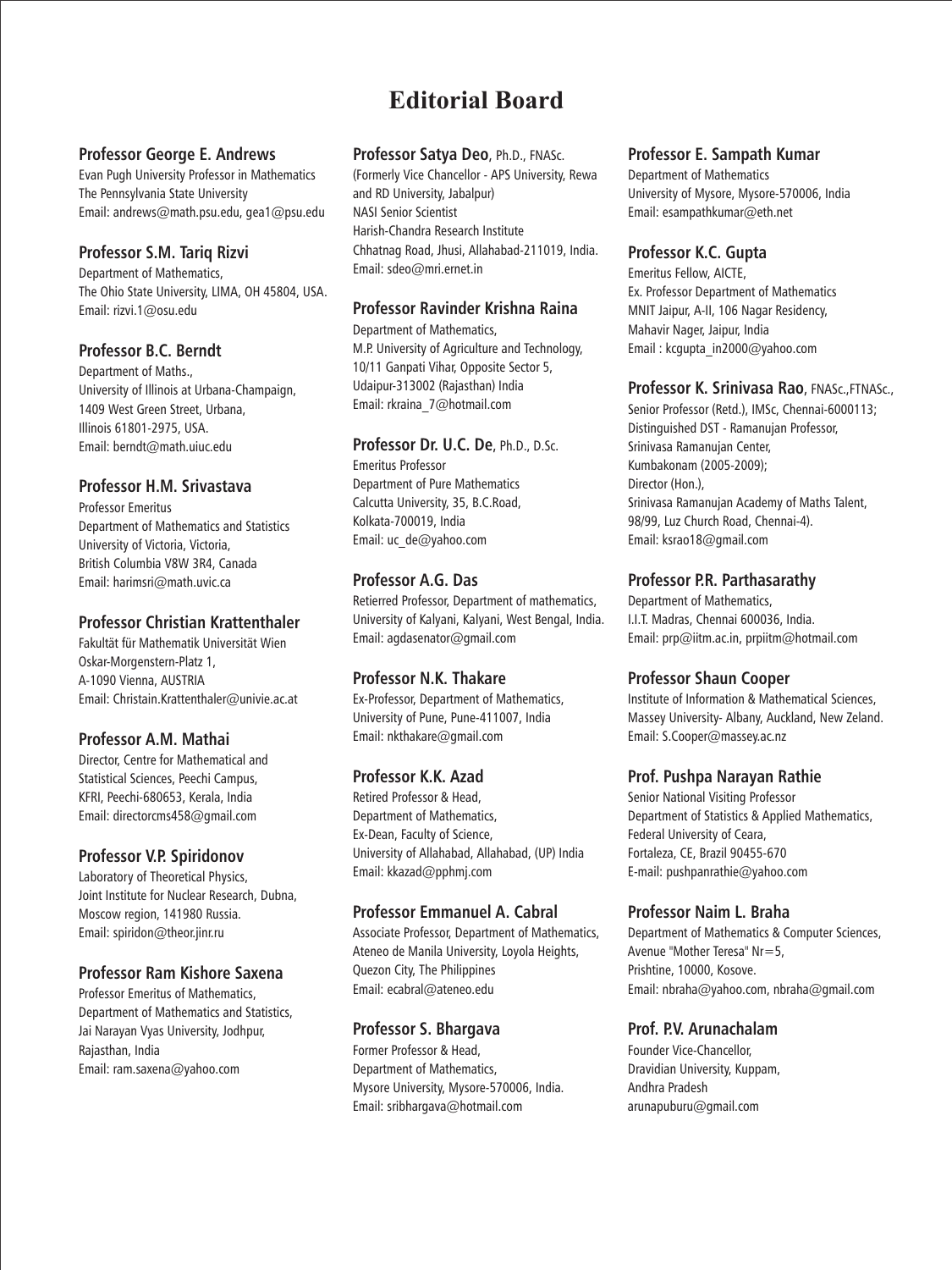#### **Secretary of Publication**

#### **Dr. S.N. Singh**

Ex-Head, Department of Mathematics T.D.P.G. College, Jaunpur-222002 (U.P.) India Mobile : 09451161967 Email : drsn.singh@rsmams.org snsp39@yahoo.com

Department of Mathematics M.V.P.G. College, Lucknow E-mail : ramajain26@yahoo.com **Editorial Secretary**

**Dr. S.P. Singh** Head, Department of Mathematics T.D.P.G. College, Jaunpur-222002 (U.P.) India

Mobile : 09451161967 Email : drsatyaprakash.singh@rsmams.org snsp39@gmail.com

Department of Science & Technology Technology Bhavan, New-Delhi-110016 E-mail : ashokk.singh@nic.in **Dr. Rama Jain Dr. A.K. Singh Dr. Prakriti Rai**

### **Advisory Editorial Board**

#### **Prof. M.A. Pathan**

Ex. Head, Department of Mathematics, Aligarh Muslim University, Aligarh (UP) India E-mail : mapathan@gmail.com

#### **Prof. P.K. Banarji**

Emeritus Professor, Past President, Indian Mathematical Society (IMS), 2011-12 Principal Investigator, DST-SERB, Research Project Former Head, Department of Mathematics Faculty of Science, JNV University, Jodhpur-342005, India E-mail : banarjipk@yahoo.com

#### **Prof. K.C. Prasad**

Ex. Head, Department of Mathematics, Ranchi University, Ranchi, India E-mail : kcprasad1@rediffmail.com

#### **Prof. M.S. Mahadeva Naika**

Department of Mathematics, Bangalore University, Bangalore-560001 India E-mail : msmnaika@rediffmail.com

#### **Prof. A.K. Rathie**

Department of Mathematics, School of Mathematical & Physical Sciences, Central University of Kerala Periye P.O. Kasaragod-671316 Kerala India E-mail : akrathie@cukerala.ac.in

#### **Prof. R.K. Yadav**

Professor of Mathematics, Department of Mathematics & Statistics, J.N. Vyas University, Jodhpur-342005 India E-mail : rkmdyadav@gmail.com

#### **Dr. B.P. Singh**

Department of Science and Technology, Technology Bhavan, New Mehrauli Road New Delhi-110016 E-mail : bpratap@nic.in

#### **Dr. Vishnu Narayan Mishra**

Department of Mathematics, Indira Gandhi National Tribal University, Lalpur, Amarkantak, Anuppur - 484887 (MP) Email id: vishnunarayanmishra@gmail.com

### **Associate Editors**

#### **Prof. Trishla Mehta**

Principal, S.P.D.T. College, Andheri (E), Mumbai Mumbai-400059 E-mail: dr.trishlamehta@gmail.com

#### **Dr. J. Vasundhara**

Department of Mathematics and GVP Prof. V.Lakshmikantham Institute for Advance studies GVP College of Engineering Madhurawada Viakhapatnam-530048, India E-mail: jvdevi@gmail.com

#### **Dr. A.K. Shukla**

Associate Professor of Mathematics, Applied Mathematics & Humanities Department, SVNIT, Surat-395007, Gujarat, India E-mail: aks@ashd.svnit.ac.in

Professor and Head Department of Mathematics & Statistics DDU Gorakhpur University, Gorakhpur (UP) India E-mail : rcs.shockwaves@gmail.com **Prof. N.N. Pandey**

Principal, Prahladrai Dalmia Lions College of Commerce and Economics, Sunder Nagar, S.V. Road, Malad(W), Mumbai-400064 E-mail : pandey.nn@gmail.com

#### **Prof. Mridula Garg**

**Prof. R.C. Srivastava**

E 463, Lal Kothi Scheme Jaipur 302015, Rajasthan, India E-mail: gargmridula@gmail.com **Editor-in-Chief**

**Dr. Vijay Yadav** Department of Mathematics S.P.D.T. College, Andheri (E), Mumbai-59 Mobile : 08108461316 Email : drvijay.yadav@rsmams.org vijaychottu@yahoo.com

#### **Regional Secretary Managing Editor Style-Language Editor**

Department of Mathematics Amity University, Noida (U.P.) E-mail : prakritirai.rai@gmail.com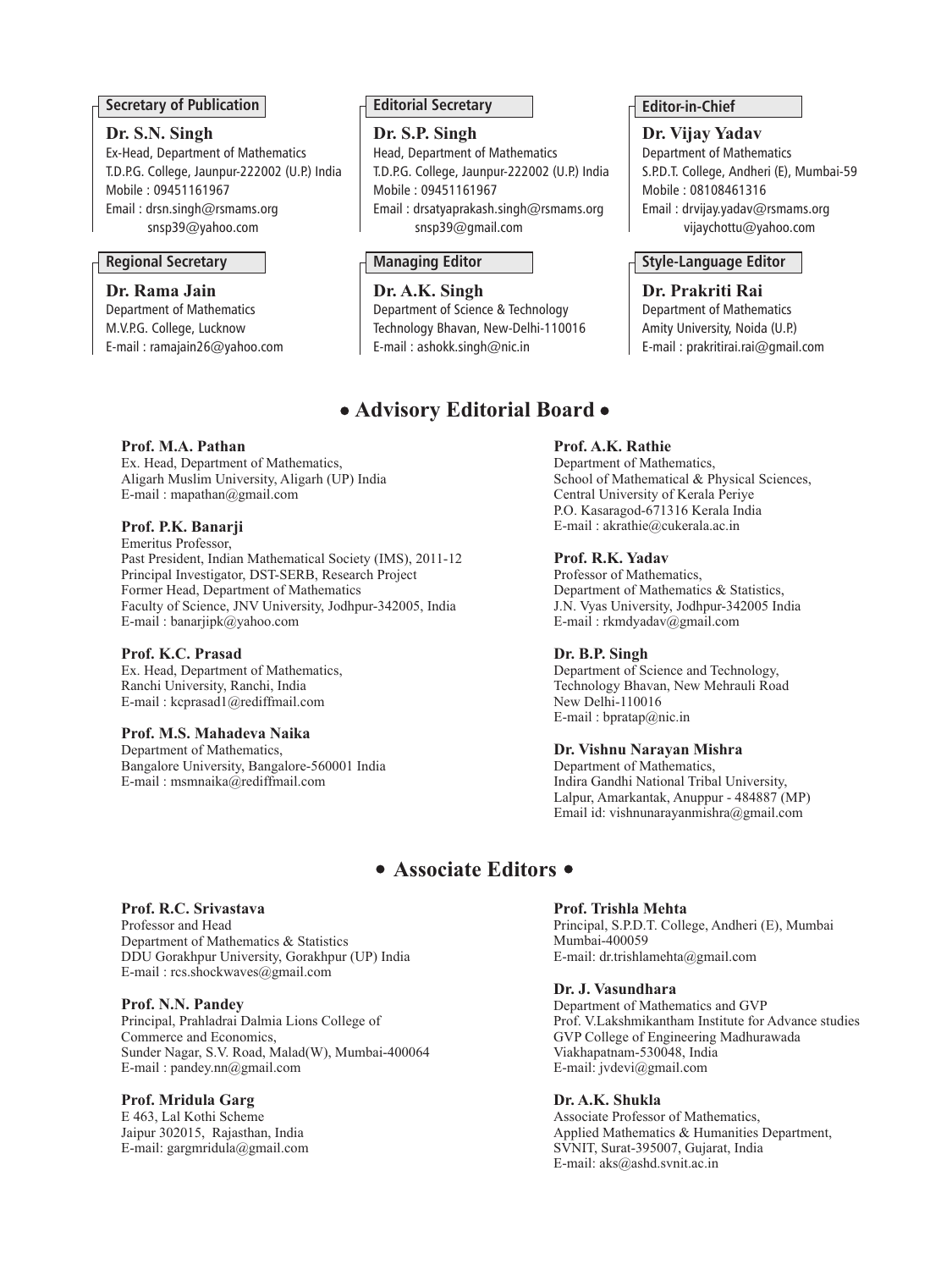**Prof. B.P. Mishra** Department of Mathematics, M.D. College, Parel, Mumbai E-mail: bindu1962@gmail.com

#### **Dr. P. Mariappan**

Associate Professor in Mathematics and Management Bishop Heber College, Tiruchirappalli - 620017 Tamil Nadu (India) Email : mathmari@gmail.com

#### **Prof. Pankaj Srivastava**

Department of Mathematics, MNNIT Allahabad, (U.P.) India E-mail: pankajs23@rediffmail.com

#### **Prof. Subhi Khan**

Department of Mathematics Aligarh Muslim University Aligarh 202002 (U.P.) India E-mail: subhi2006@gmail.com

#### **Prof. Manoranjan Kumar Singh,**

Professor of Mathematics, Magadh University Bodh Gaya, Gaya (Bihar) India E-mail: drmksingh\_gaya@yahoo.com

#### **Dr. Jyotindra Prajapati**

Department of Mathematics Faculty of Technology and Engineering, Marwadi Education Foundation Group of Institute, Rajkot-360003 (Gujarat) India E-mail: jyotindra18@rediffmail.com

#### **Dr. Minakshi Rana**

School of Mathematics and Computer Applications, Thapar University, Patiala, Punjab, India E-mail: mrana@thapar.edu

#### **Prof. Tarkeshwar Singh**

Department of Mathematics, BITS, Goa Campus, Goa, India E-mail: stsingh2003@gmail.com **Prof. Manoj Sharma** HOD, department of Applied Mathematics

RJIT, BSF Academy Tekanpur, Gwalior (MP) India E-mail: manoj240674@yahoo.co.in

#### **Prof. S. Ahmad Ali**

Head, Department of Mathematics & Dean, School of Applied Sciences, Babu Banarasi Das University, Faizabad Road, Lucknow 220628 (U.P.) India E-mail: ali.bbdu@gmail.com

**Dr. K.B. Yadav** Department of Mathematics, T.D.P.G. College, Jaunpur (U.P.) India E-Mail: kbyadav44@gmail.com

**Dr. Sunil Singh**

Department of Mathematics, Sydenham College of Commerce and Economics, Mumbai, India E-Mail: drsunilsingh912@gmail.com

#### **Dr. Jay Prakash Yadav**

Department of Mathematics. Prahladrai Dalmia Lions College of Commerce and Economics, Sunder Nagar, S.V. Road, Malad(W), Mumbai-400064 E-mail: jayp1975@gmail.com

**Dr. Rajeev Singh**

Department of Mathematics, P.B.P.G. College, Pratapgarh (U.P.) India E-mail: profrajeevsingh@gmail.com

#### **Dr. Deepmala**

Mathematics Discipline, PDPM - Indian Institute of Information Technology, Design and Manufacturing, Jabalpur-482 005, India E-mail: dmrai23@gmail.com

**Editorial Office :**

#### **Dr. S.N. Singh**

263, Line Bazar, Near Z.A. Khan Care Clinic, Husainabad, Jaunpur-222002 (U.P.) India E-mail **:** drsn.singh@rsmams.org snsdr@rediffmail.com seajmms@gmail.com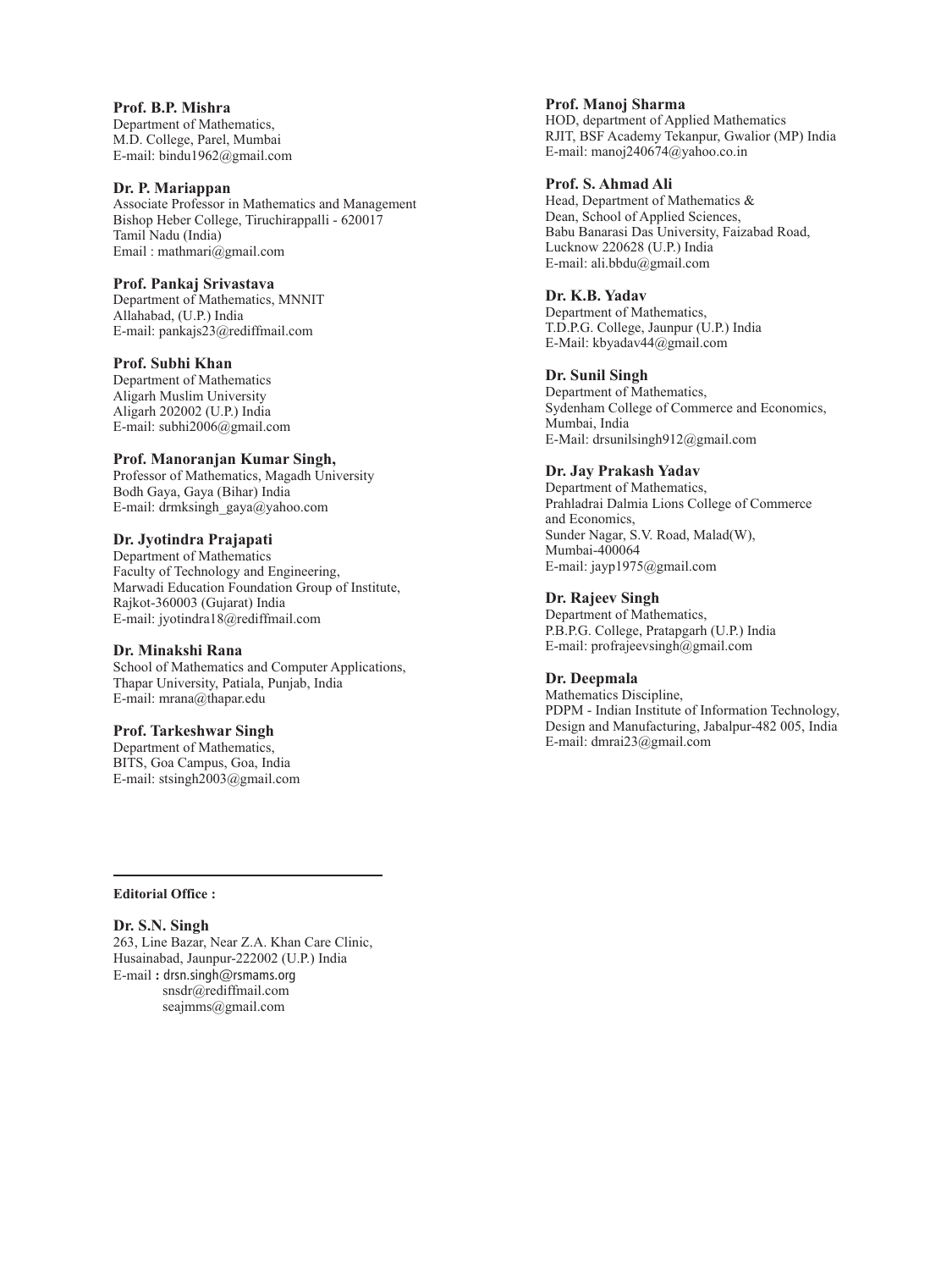## SOUTH EAST ASIAN JOURNAL OF MATHEMATICS AND MATHEMATICAL SCIENCES



Patron-in-Chief

## **Prof. Remy Y. Denis**

M.Sc., Ph.D., D.Sc. Emeritus Professor of Mathematics D.D.U. Gorakhpur University Gorakhpur-273009 (U.P.) India **Email:** snsdr@rediffmail.com; seajmms@gmail.com

Professor Remy Y. Denis started his career as a lecturer in the Department of Mathematics, St. Andrews College, Gorakhpur in July 1963 but soon joined the Department of Mathematics, Gorakhpur University, Gorakhpur in September 1963.

He completed his Ph.D. degree in 1969 and D.Sc. degree in 1994. He has published over 150 research papers on Basic as well as Ordinary Hypergeometric functions, Number Theory, Graph Theory, Ring Theory and Lie Algebra. He has collaborated with many national and foreign experts in various projects and has completed over fifteen research projects sanctioned by UGC, CSIR and DST. He has guided 25 students successfully for Ph.D. degree and two students for D.Sc. degree. He has written two books on Theory of functions of a Complex Variable (1975), Complex Variables & Integral Transforms (1988) and edited two Proceedings, Proceeding of the National Symposium on Special Functions and their applications (1986) and Proceeding of the Second International Conference of SSFA (2001). He has delivered invited talks in the symposiums on special functions and their applications organized during different annual conferences of IMS, Science Congress and others. He has visited several premier research Institutes as IIT Madras, Institute of Mathematical Sciences, Chennai, Ramanujan Mathematics Institute Chennai, AMU, BHU, Chandigarh, Calcutta Mathematical Society and Calcutta University, Tripura Central University, Baroda University, Cochin University of Sciences and Technology, Institute of Mathematical Sciences, Pala, Kerala etc.

He has delivered a series of video undergraduate level class room lectures under a U G C project which have been telecast on the national channel of Door Darshan class room teaching programme. The most remarkable contribution of Prof. Denis is the generalization of most of the results of Ramanujan on continued fractions and q- series. The generalization of the most remarkable result of Ramanujan involving Lambert Series and continued fraction is also credited to Prof. Denis. This fact has been duly acknowledged by Prof .George Andrews and Prof Bruce Berndt in their recently published book "Lost Notebook of Ramanujan ,Part I p.116-117,Springer (2005)".

Prof. Denis is the President of "Indian Society of Mathematics and Mathematical Sciences", Patron in Chief of the "South East Asian Journal of Mathematics and Mathematical Sciences", member of the Editorial Board of several national and international journals. He has published more than 250 Letters, Comments and articles relating to National Integration, Education, Social reforms and Social justice based on Social issues and Human rights in National Newspapers, Bulletins and Journals. Prof. Denis has been the National President of "All India Catholic Union" (2008-2013). He has been member of Mathematical Sciences Panel of UGC (1997-2000), Commission of Education and Culture, Catholic Bishops Conference of India CBCI, New Delhi (1987-1997), Minorities Commission UP (1987-1990), Executive Council and Board of Governors, Allahabad Agricultural Institute Deemed University (2000-2004). Prof. Denis has worked as the Director, U.G.C Coaching Center for Minorities at Gorakhpur University (1992-1999), Organizing Secretary of National Symposium on Special Functions and their Applications held at Gorakhpur University (1986), Organizing Secretary, East Zone All India Inter Varsity Hockey Tournament 1979, Communication In charge, Ramanujan Birth Centenary Annual Conference IMS 1987.

Prof. Denis besides being an excellent academician has been an outstanding football player and represented Gorakhpur University. He is also a very good management and leadership trainer.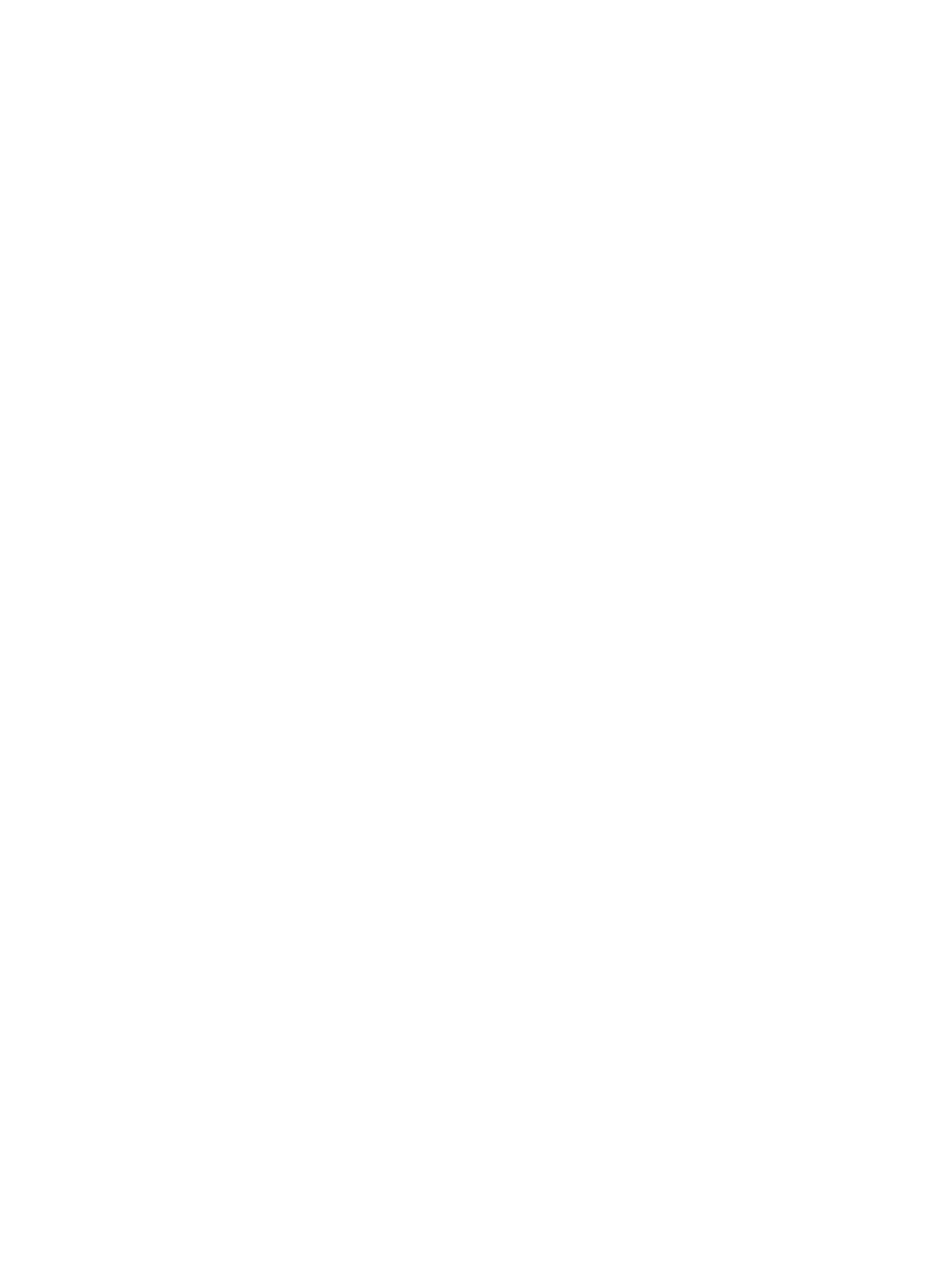# SOUTH EAST ASIAN JOURNAL OF MATHEMATICS AND MATHEMATICAL SCIENCES

**Vol. 14, No. 3, August, 2018**

**ISSN : 0972-7752 (Print)**

Published by

**RAMANUJAN SOCIETY OF MATHEMATICS AND MATHEMATICAL SCIENCES**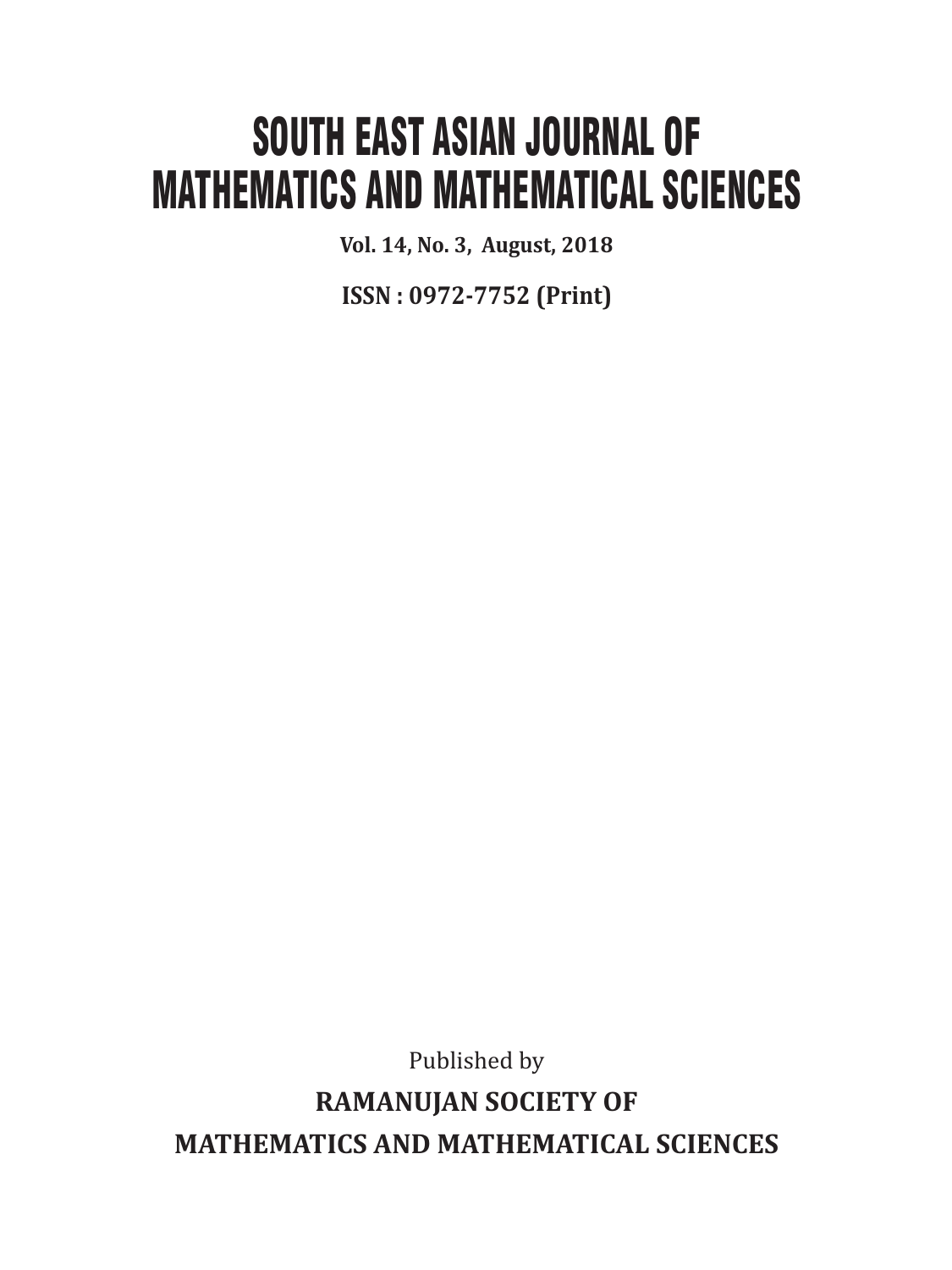## SOUTH EAST ASIAN JOURNAL OF MATHEMATICS AND MATHEMATICAL SCIENCES

**Volume 14, No. 3, August, 2018**

**ISSN : 0972-7752 (Print)**

## **CONTENTS**

| 1. A new view to Near-ring theory: Soft Near-rings<br>Akin Osman Atagün and Aslihan Sezgin                                              | $01 - 14$ |
|-----------------------------------------------------------------------------------------------------------------------------------------|-----------|
| 2. Gracefulness in the Path Union of Vertex Switching of Even Cycles in Increasing Order<br>J. Jeba Jesintha and K. Subashini           | $15 - 20$ |
| 3. Invertible Subhypergroup Nano Topology Induced by Chemical Reaction<br>M. Lellis Thivagar and J. Kavitha                             | $21 - 30$ |
| 4. Inverse Sum Connectivity Energy of a Graph<br>M. J. Sridevi and K. R. Rajanna                                                        | 31-48     |
| 5. Odd Gracefulness of Trees of Diameter Four with Cycle<br>J. Jeba Jesintha, R. Jaya Glory and K. Farzana                              | 49-56     |
| 6. On Some Signed Graphs of Finite Groups<br>R. Rajendra, P. Siva Kota Reddy and V. M. Siddalingaswamy                                  | $57 - 62$ |
| 7. Skolem Difference Mean Labeling in Duplicate Graphs of Some Path Related Graphs<br>P. Vijaya Kumar, K. Thulukkanam and K. Thirusangu | 63-78     |
| 8. Subdivided Shell Flower Graphs : ρ - Labeling<br>K. Ezhilarasi Hilda and J. Jeba Jesintha                                            | 79-88     |
| 9. Skew Chromatic Index of 2-Rooted Sibling Trees and Cyclic Snake Graphs<br>Joice Punitha M. and S. Rajakumari                         | 89-98     |
| 10. Odd Graceful Labeling on Extended Sunflower Graph<br>J. Jeba Jesintha, R. Jaya Glory and K. Farzana                                 | 99-104    |
| 11. Linear and Cyclic Node Arrangement of Cartesian Product of Certain Graphs<br>Jessie Abraham                                         | 105-110   |
| 12. Cordiality in the Path Union of Vertex Switching of Cycles in Increasing Order<br>J. Jeba Jesintha and K. Subashini                 | 111-118   |
| 13. Topology on Involutively Bordered Words<br>Annal Deva Priya Darshini. C and Tephilla Joice. P.                                      | 119-126   |
| 14. Edge-odd Graceful Labeling of Uniform n-wheel Split Graph<br>A. Sajiya Merlin Mahizl, J. Jeba Jesintha and G.V. Saranya             | 127-132   |
| 15. Graph-token Petri Nets<br>Enitha Dorothy G and Beulah Immanuel                                                                      | 133-142   |
| 16. Path Union of n Non Isomorphic Copies of Complete Bipartite Graph is Odd Graceful 143-150<br>J. Jeba Jesintha and R. Jaya Glory     |           |

Published by : **Ramanujan Society of Mathematics and Mathematical Sciences** Rajyashree Bhavan (Van Vihar Modh) Phoolpur, Madarpur, Jaunpur-222002 (U.P.) INDIA Corresponding Address : **Dr. S.N. Singh,** 263, Husainabad, Line Bazar, Jaunpur-222002 (U.P.) India